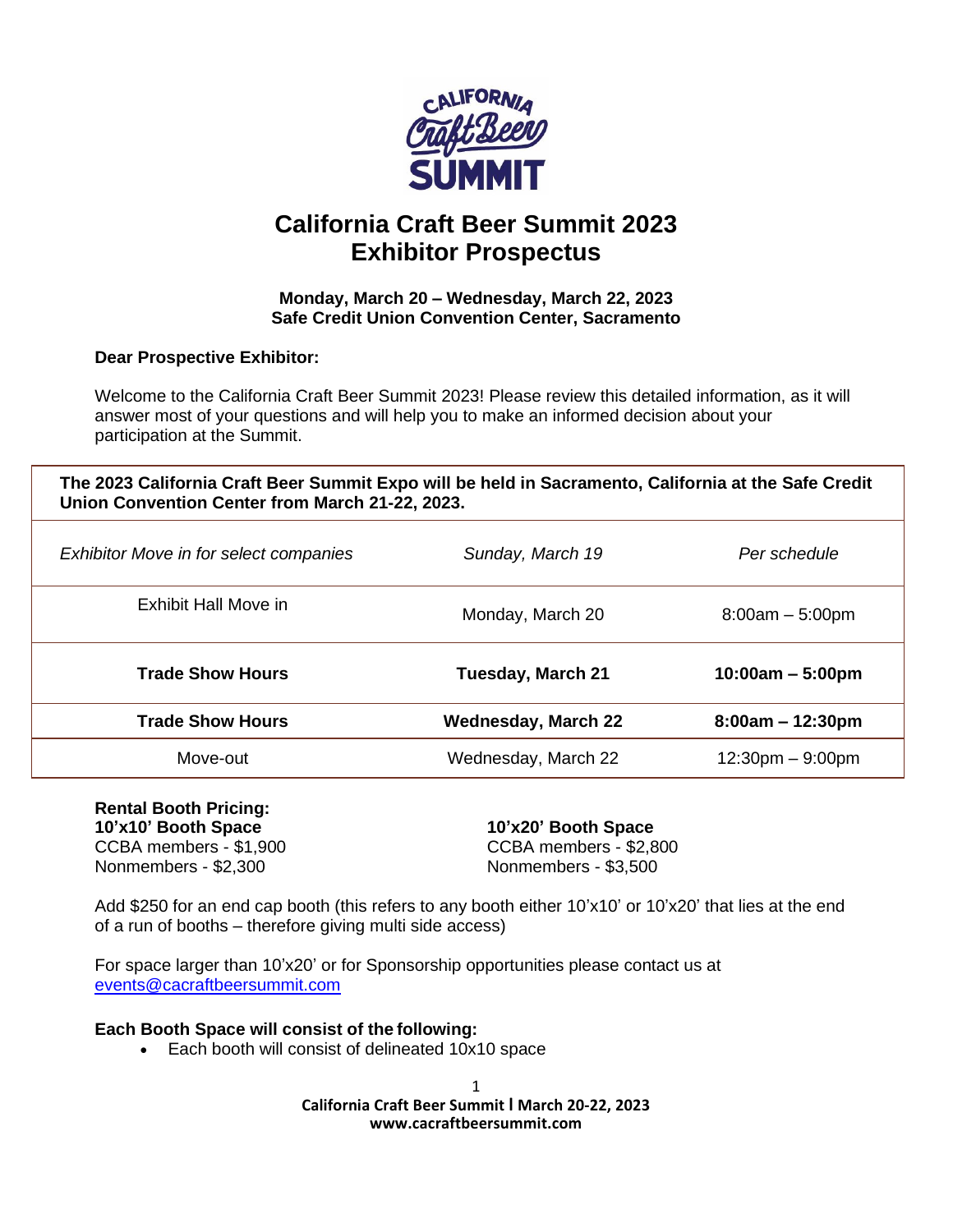- (1) company identification sign
- $\bullet$  (1) 6' table, draped in black with 2 chairs (the table provided is 30" in height x 72" length x 24" width)
- (1) waste basket
- Flooring is concrete. Carpet is not included but can be ordered through expo services
- Company profile listing in the California Craft Beer Summit attendee app
- Company profile listing on the California Craft Beer Summit Exhibitor page
- Two (2) complimentary VIP full conference exhibitor badges
- Additional VIP exhibitor badges available at a rate of \$250
- Two complimentary daily expo hall client passes for you to distribute to clients. Access only includes the expo floor.

# **Payment Conditions for Booth Reservations**

- Full payment of exhibit booth invoice is due prior to Summit Expo booth selection date. If booth is reserved after booth selection date, invoice is due 14 days after receiving invoice or by February 1, 2023, whichever comes first
- \$300 non-refundable cancellation applies before December 1, 2022.
- **After December 1, 2022, full payment is non-refundable**

# **Exhibitor Badges**

Exhibiting Company booth staff and personnel must register and wear CCBA badges while exhibiting or attending CCBA events. Exhibiting Company personnel must check in at CCBA Registration prior to entering the exhibit hall. All exhibitors will be required to register their staff on or before February 10, 2023. Registration instructions will be sent to you by Fall 2022.

# **Attendee Reports**

A pre-event report of the event attendees will be sent to each exhibitor during the week prior to the California Craft Beer Summit Expo. A post-event attendee report will be sent to each exhibitor not later than 7 business days after the event is complete. **Please be respectful of the attendee information. PLEASE DO NOT SPAM ATTENDEES! Attendees must be contacted on a one-byone basis, not added to an email marketing listserv.**

# **Booth Selection Process and Schedule**

The booth reservation and selection process are as follows:

- 1. Form: exhibitor fills out the Summit Booth Reservation form. The registration is date stamped and numbered. That date stamp is the exhibitor's priority in the booth selection process. Selection priority is based on the date that you fill out the Exhibitor Registration Form
- 2. Payment: You must pay in full for your booth to be eligible to for booth selection.
- 3. Booth Selection: Will begin on October 17, 2022, for CCBA Members and October 24, 2022, for CCBA non-members

**May-Oct. 2022** Reservation process begins for all. Those that reserve early will get first choices during selection process. Each reservation is dated and categorized. **You must pay in full for your booth to be eligible to for booth selection.**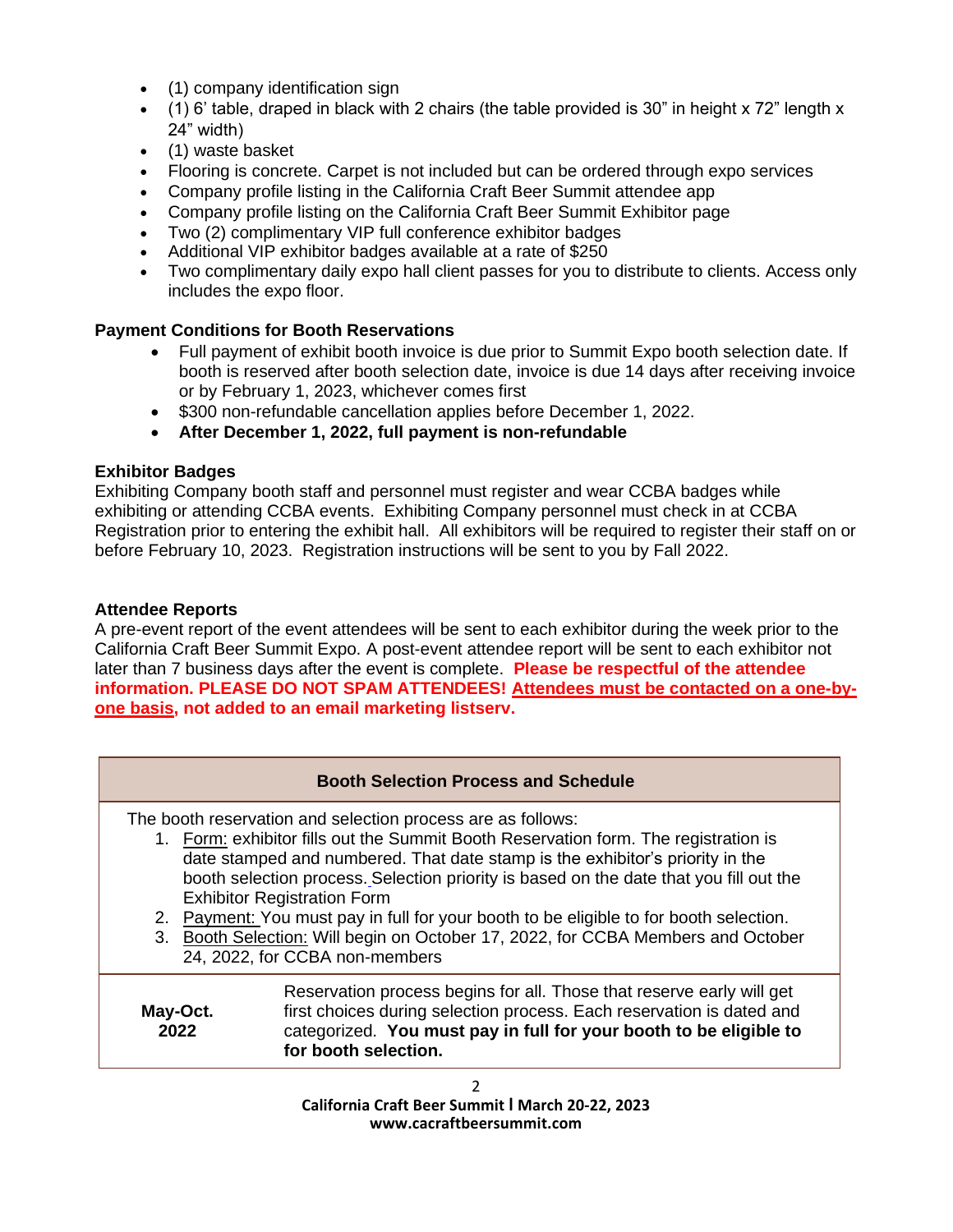| <b>Booth Selection Process and Schedule</b> |                                                       |
|---------------------------------------------|-------------------------------------------------------|
| October 17,<br>2022                         | Booth selection opens to all CCBA member exhibitors.  |
| October 24,<br>2022                         | Booth selection opens to all other Summit exhibitors. |

The following information describes our rules and regulations for participation from set up to tear down. This information will assist you in making your CCBA experience successful!

If you have any questions, you may contact: [events@cacraftbeersummit.com](mailto:events@cacraftbeersummit.com)

#### **California Craft Beer Summit Exhibitor Rules and Regulations**

California Craft Beer Summit adheres to The International Association of Exhibitors and Events (IAEE) Guidelines for Display Rules & Regulations that apply to this specific event. It also implements appropriate rules and regulations that apply to this event as well as those found within the Event Sponsorship or Exhibitor Agreement.

The goal of California Craft Beer Summit's Expo Management team is to provide a professional exhibition environment for both attendees and Exhibitors. Therefore, we ask that you abide by the information provided in this document.

**Please Note**: Expo Management will cease any activity by any Exhibitor that is considered objectionable for any reason, which may detract from the general character of the event or impacts other Exhibitors.

#### **TERMINOLOGY:**

The term **"Exhibitor"** applies to any level of partner participation including Sponsors at the event. The terms **booth** or **booth space** refer to the benefits outlined in the Exhibitor Package or Sponsorship Package (i.e., booth, station, kiosk, table, booth space).

Booth restrictions are imposed to provide all Exhibitors an equal opportunity to showcase their solutions and products in a safe environment that will provide them with the best visibility possible. **Please note booths** that do not follow the regulations may be altered on-site at the Exhibitor's expense.

The Summit is a very interactive and experiential event, so exhibitors are being asked to think creatively when planning their booth. The hall will have the look and feel of a Brewery environment with displays of real brewery equipment. So, your ideas on how you can make your booth interactive and representative of the working components of this industry are welcomed.

The Summit will be providing thematic dividers between booths – but these may not be traditional items like pipe and drape but rather designed looks for the show. You are asked to consider purchasing the upgrades that go with the creative look wherever possible to blend in with the overall arching theme of the hall.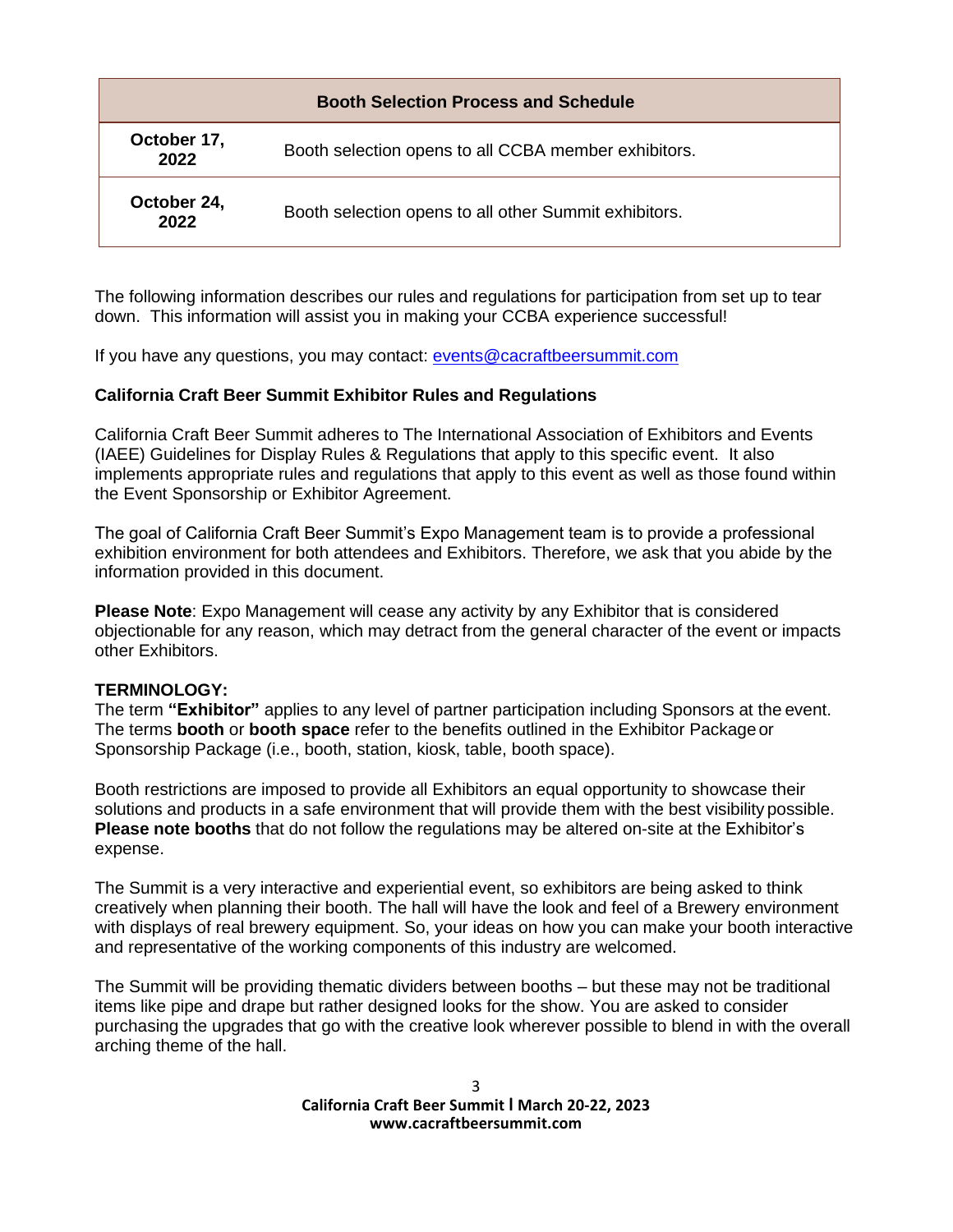# **Booth Packages:**

**Each Booth Space** will consist of the following:

- $\checkmark$  Each booth will consist of delineated 10x10 space
- $\checkmark$  one (1) company identification sign
- $\checkmark$  one table draped in black with 2 chairs
- ✓ Two (2) complimentary VIP full conference exhibitor badges
- $\checkmark$  Additional VIP exhibitor badges available at a rate of \$250
- $\checkmark$  Two complimentary daily expo hall client passes for you to distribute to clients. Access only includes the expo floor.

# **Additional Booth Package Enhancements:**

Please refer to the online exhibitor storefront provided by American Exposition Services (AES) on January 16, 2023. If you register for an exhibitor space after January 16, you will be sent a link with your credentials on the Friday following your registration. Once registered, you may access the kit by clicking on the following link: [http://aes.boomerecommerce.com/login.](http://aes.boomerecommerce.com/login) Should you wish to contact AES with questions, you can reach them at 916.925.3976 or may send an email to [info@american](mailto:info@american-expo.com)[expo.com](mailto:info@american-expo.com)

# **Electrical Outlets**

Exhibitors requiring electricity for their booth space must order from the online AES Storefront <http://aes.boomercommerce.com/login> which will be issued to exhibiting companies who have paid in full for booth space.

# **BOOTH DISPLAY REQUIRMENTS AND INFORMATION**

# **Hanging Signs & Graphics:**

Hanging banners or display materials are not permitted, except for event-produced over-booth Sponsor banners. Booths that are 10'x20' or larger, may utilize their own over-booth signage, at their own expense (for shipping, drayage, install/dismantle, rigging) if prior approval is obtained from Expo Management, @ [info@american-expo.com.](mailto:info@american-expo.com) All over-booth signage will be set at a height of 12' from the bottom, and maximum of 16' to the top. Signs may be 1" to 48" high and nowider than 15' per 20' side and 25' per 30' side. These parameters include any rigging or truss.

# **Height Restrictions per sponsorship level\*:**

**10'x10'** Exhibitor-Inline booths

- Height may not exceed 8' this includes any signage or booth structure attached to thetop of the booth.
- **10'x20**' Island booths
- Height may not exceed 10' this includes any signage or booth structure attached to thetop of the booth.

*\*Signage must not block neighboring sponsors/exhibitors*

# **Items requiring special permission:**

• **Canopies and ceilings-** installation of tents, awnings, ceilings, umbrellas, or canopies (for decoration or functional). Additional restrictions and diagrams are available upon approval of requests. Tents also require a specific fireproof seal (California State Fire Marshal, Title 19, Subchapter 1, Article 4 section 332 (a) (2))

4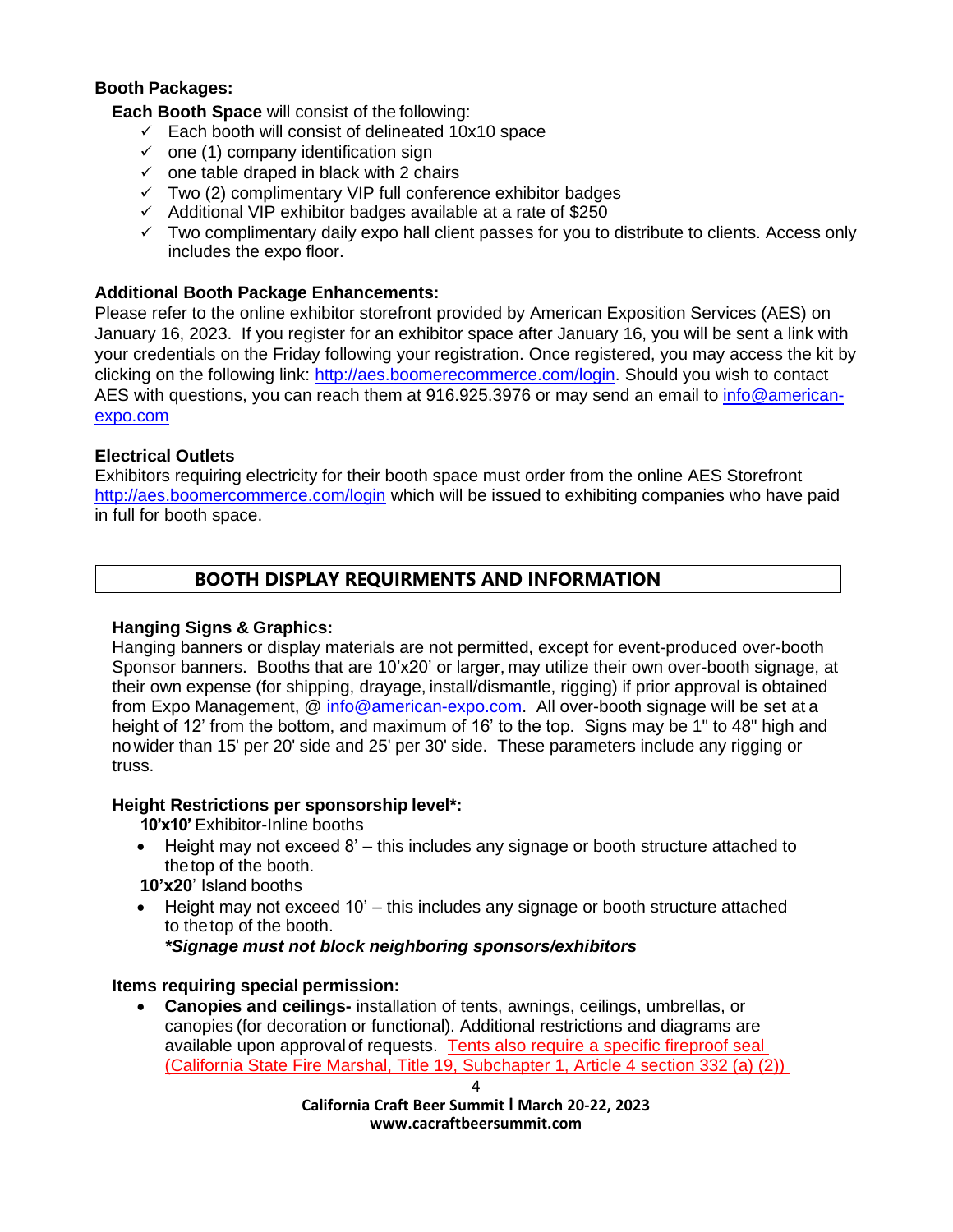affixed to the tent and a certified fire extinguisher. To obtain permission for the tent, proof of this seal must be provided.

- **Towers-** freestanding exhibit components separate from the main exhibit fixture are not permitted without prior approval from Expo Management. Additional restrictions and diagrams are available upon approval of requests.
- **Multi-story booths** structures, fixtures or display materials that exceed 8' in height and may include more than one level are not permitted without prior approval from ExpoManagement. Additional restrictions and diagrams are available upon approval of requests.
- **Booth materials-** exhibit equipment, structures or display materials that exceed 250 lbs. per square foot require prior authorization from Expo Management.
- **Lighting-** specialized lighting that flashes, rotates, changes color, pulses, uses lasers or ultraviolet requires special permission from Expo Management.
- **Vehicles-** may not be displayed on the show floor without the prior written approval of Safe Credit Union Convention Center, Expo, and Show Management. Vehicle Spotting Forms must be filled out and returned to American Exposition Services. Exhibitor-owned or Exhibitor-leased vehicles are NOT allowed to drive on to the exhibit floor to unload or load. Access to the exhibit floor for tractor-trailer trucks, cranes, etc., must be arranged in advance through the official decorator. Additional restrictions for vehicles are available upon approval of requests.
- **Hazardous materials** none are allowed on the show floor

# **Other booth display requirements:**

- **Americans with Disabilities Act (ADA)** All Exhibitors are required to be in compliance withADA and are encouraged to be sensitive and reasonably accommodating to attendees withdisabilities. Information regarding ADA compliance is available from the U.S. Department of Justice ADA Information Line (800-514-0301) and web site: [www.usdoj.gov/crt/ada/infoline.htm.](http://www.usdoj.gov/crt/ada/infoline.htm)
- **Structural integrity** all exhibit displays should be designed and erected in a manner to withstand normal contact, vibration from neighboring booths, installation/dismantle equipment such as forklifts and wind from air conditioning, fans, or open freight doors. All structures, equipment and display materials must be stable without bolting or anchoring to floors or walls. In addition, display fixtures such as racks, shelves, tables, counters should be installed properly to ensure they are able to support marketing materials or equipment displayed upon them.
- **Storage-** Fire regulations prohibit storing product, literature, or empty packing materials behind back drapes or under draped tables. However, Exhibitors may store a limited supply ofliterature and product within the booth space provided it does not impede access to utilities or traffic flow, create a safety issue or look unsightly.
- **Flammable and toxic materials-** all materials used in display construction or decorating should be made of fire-retardant materials and be certified as flame retardant. Exhibitors shoulddispose of any waste products generated during installation/dismantle or the event in accordancewith guidelines established by the Environmental Protection Agency and the facility.
- **Electrical-** all electrical will be installed/dismantled by the facility. Power strips should beUL approved, with built-in over-load protectors. All power cords should be managed in a way to prevent exposed cords in traffic areas. Enclosed spaces, such as a demo station, counter, or closet, with equipment should be properly ventilated to prevent overheating It is the exhibitor's responsibility to both pay for and arrange for their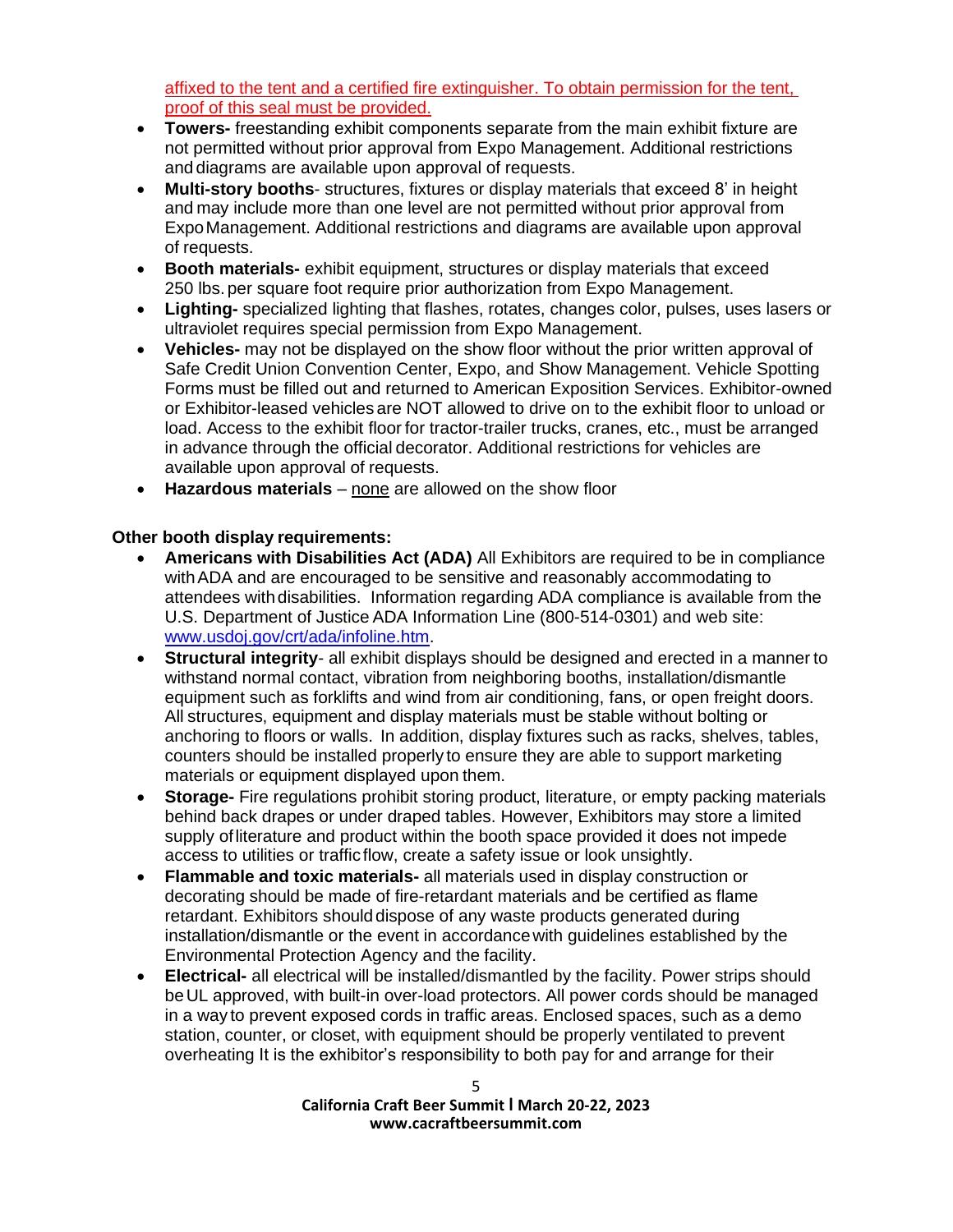electrical drop and outlet needs from the on-line exhibitor services manual.

- **Appearance** all exposed parts, including the back of constructed displays must be finished to present an attractive appearance when viewed from the aisles or adjoining booths. Exhibitors using portable booths, such as pop-ups, will be required to provide side masking drape, at their own expense, if the finished display exposes an unfinished wall, electrical, storage boxes, etc.
- **Lighting fixtures-** no lighting, fixtures, lighting truss or overhead lighting are permitted outside of the boundaries of the exhibit space. All lighting should be directed to the inner confines ofthe booth and not impact other Exhibitor booths or aisles
- **Sound equipment-** should be positioned to direct sound into the booth, rather than the aisle,to minimize disruption to neighboring Exhibitor booths. Exhibitor will be required to stop any sound-related activities that exceed 85 decibels, disrupt neighboring booths, or are considered offensive.
- **License for music-** music within the booth, played live or recorded, may be subject to laws governing the use of copyrighted material). ASCAP, BMI and SESAC are three authorized licensing organizations that collect copyright fees on behalf of composers and publishers of music.
- **Computer Equipment-** computers, keyboards, mice, monitors, USB connectors and hubs are not provided as part of the exhibit package and are the Exhibitor's responsibility, if required.
- **Installation/dismantle activities-** the venue, decorator and Expo Management will not be responsible for any injuries that may result from the standing on or improper use of chairs, tables,display structures, or other equipment to prior to, during, or after the event.

#### **Items/ activities that are** *not* **permitted:**

- **Line of sight-** booth structures, fixtures, signage... that obstruct or completely block the sightlines into neighboring booths are not permitted. Exhibitor must adhere to the applicable guidelines for the type of booth space it has on the Expo floor.
- **Booth parameters**  All display materials must fit within the space allocated for your booth. This includes all presentations and demonstrations. No booth staff, signs, literature, equipment, furniture, or promotional items may be placed, distributed or posted outside the parameters of your booth space.
- **Decorations-** such as balloons, helium balloons, crepe paper, cellophane, confetti, cotton, cornstalks, leaves, evergreen boughs/trees, glitter, sheaves of grain, streamers, straw, paper, vines, stickers, decals, tape, etc. are not permitted on the Expo floor.
- **Hazardous materials-** gasoline, kerosene, combustible gases, or other flammable liquids arenot permitted on the Expo floor.
- **Fire & pyrotechnics-** open flames and pyrotechnics are not permitted on the Expo floor.
- **Fog & smoke machines-** are not permitted on the Expo floor.
- **Animals-** are not permitted on the Expo floor except for service animals.
- **Giveaways & promotional items-**
	- $\circ$  Exhibitor may not distribute any giveaways, prizes or collateral that compete with California Craft Beer Summit products, software or services, including without limitation portable media players, mobile devices, tablets, video game consoles, hand held video games, databases, and software, *unless the Exhibitor has California Craft Beer Summit's prior express written consent,* which consent may be withheld in California Craft Beer Summit's sole discretion. If you are not sure your giveaway is in compliance, please contact [events@cacraftbeersummit.com.](mailto:events@cacraftbeersummit.com)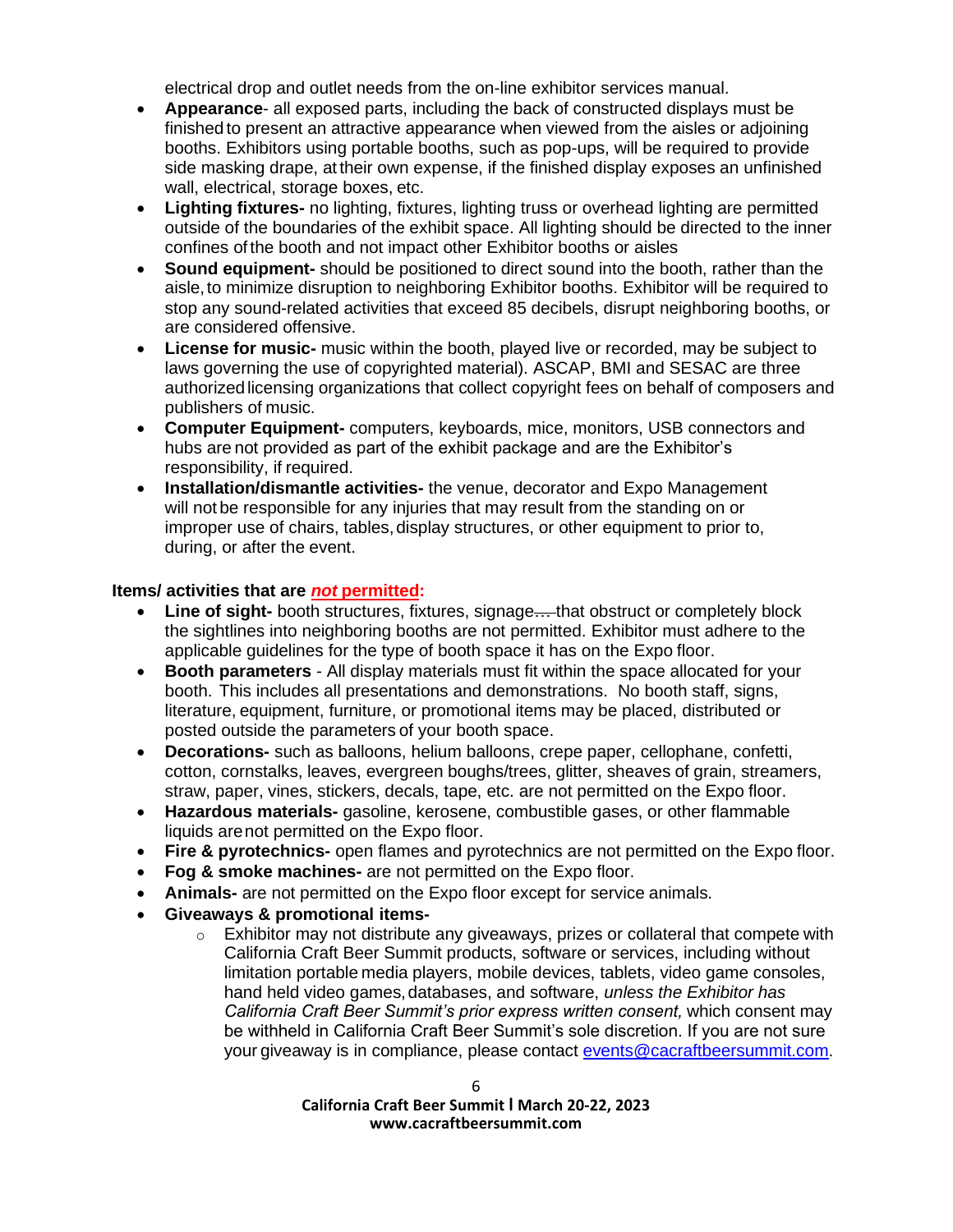o Exhibitor *may not* distribute any giveaways that would be considered potentially dangerous or destructive from the Expo floor or in the conference facility. Examples of potentially dangerous/ destructive giveaways include: pocket knives, box knives, stickers, adhesive decals, helium balloons, glitter, laser pointers, dart guns, etc.

**Competitive Products to California Craft Beer Summit -** Exhibitor may not utilize any device or product or display any graphics or images within their booth (on booth stands, back walls, displays, signage or other displays) that compete with California Craft Beer Summit products, software or services, including without limitation: portable media players, mobile devices, tablets, video game consoles, hand held video games, databases, and software, *unless the Exhibitor has California Craft Beer Summit's prior express written consent,* which may be withheld at California Craft Beer Summit's sole discretion. If you are not sure your giveaway complies, please contact the Expo Manager.

# • **Food & Beverage –**

- $\circ$  Food & beverage purchased outside of the Safe Credit Union Convention Center may not be brought into or consumed within the venue.
- $\circ$  The area will be licensed by the CCBA with an Alcohol Special Permit for the distribution of beer samples.
- $\circ$  No booths are permitted to sample beer without express written permission of the CCBA.
- $\circ$  Only beer sourced from CCBA Brewery Members may be donated to and served at the California Craft Beer Summit.
- o **No other alcoholic beverages of any kind are permitted to be served or allowed on the premises of the California Craft Beer Summit.**
- o **No cannabis products of any kind are permitted to be served or allowed on the premises of the California Craft Beer Summit.**
- $\circ$  To sample any food or non-alcoholic beverage you must be the manufacturer or distributor of the product. To apply to sample, contact the Summit Manager
- o Please contact the Summit Manager for any F&B orders for your booth.
- **Photography** Exhibitor may take photographs and video of exhibitor's booth only. Photographingand/ or videotaping are not permitted on the floor unless approved by CCBA.
- **Sale of products and services on the Expo floor** Must have CCBA approval.
- **Smoking-** will not be permitted within the venue prior to, during or after the event.
- **Children-** under the age of twenty-one (21) will not be permitted in the venue prior to, during or after the event, due to insurance and safety regulations.

# **GENERAL RULES & REGULATIONS**

# **Booth Activities** – **Exhibitor must adhere to the guidelines below:**

Exhibitor shall neither assign, lend, or share Exhibitor's booth or Event Space with any other person or entity, nor promote any other person, entity, or any products otherthan Exhibitor's, without California Craft Beer Summit's prior written permission. "Promote" includes but is not limited to signage, products, demos, presentations, giveaways, collateral and/or marketing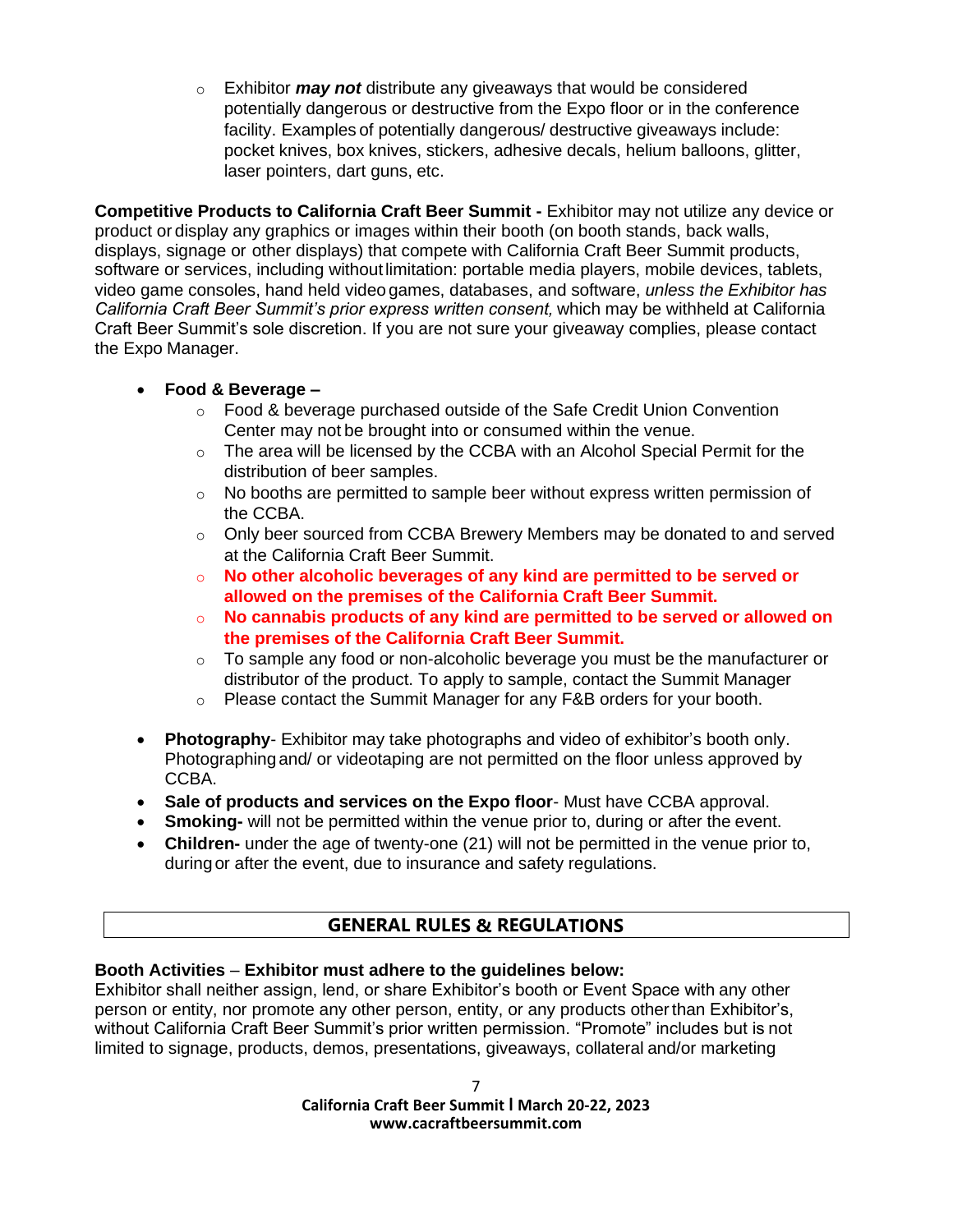pieces. Exhibitor is permitted to staff its Event Space with Representatives or business partners who are there to promote Exhibitor's business.

Exhibitor must confine all demonstrations, promotional activities, and Exhibitor Representatives (i.e., employees, vendors, agents, consultants, temporary personnel, booth staff, talent, etc.) to the Exhibitor's booth space, unless approved in advance by California Craft Beer Summit in writing. No signs, literature, collateral, equipment, furniture, or promotional items may be placed, distributed or posted outside of the Exhibitor's booth space.

Exhibitor is not permitted to actively recruit potential employees at the event unless the company has California Craft Beer Summit's prior express written consent. Exhibitor is not permitted to solicit attendees for events that are not related to the California Craft Beer Summit platform, products, services, or solutions at the event unless the company has California Craft Beer Summit's prior express written consent.

#### **No booth can be sub leased or shared with any other company. Each company must have its own booth. If found to be sub leasing or sharing your booth onsite, you will be in violation of our policies and your booth will be closed without any refund of money.**

**SHOW HOURS & EVENTS:** *Exhibitors, attendees or any entities associated with the Summit are not allowed to book any conflicting events of their own during Summit show hours. If you are interested in finding out about Summit sanctioned events, please contact us for sponsorship opportunities at [events@cacraftbeersummit.com.](mailto:events@cacraftbeersummit.com)*

#### **Booth & Staff Schedule - Exhibitor is required to have Event Space (booth) set-up priorto the deadline and to have staff in the booth during all open days and hours; including, but not limited to the list below:**

- Booth set up and all crates/cartons/boxes removed by the published deadline.
- Booth set up and ready prior to the opening of the Expo on the first event day.
- Booth staff present in the booth during all days and hours the Expo is open, until closing each day.
- **Sponsor** *must not* **tear down early and/or leave the booth until after the Expo closes for move-out at the end of the Event.**
- Any late fees incurred by the CCBA as a result of late exhibitor move-out will be assigned to the exhibitor.

**Exhibitor Representatives -** (i.e., employees, vendors, temporary personnel, booth staff, talent, etc.)

- Exhibitor Representatives must adhere to the dress code. Booth attire is business casual. Please listen to the weather forecast and dress accordingly. No open-toed shoes (sandals, flip flops, etc.) are allowed on the show floor during set-up.
- Exhibitor Representatives must conduct themselves in a professional manner while onsite at the Event.
- Exhibitor Representatives must adhere to the Rules and Regulations as outlined in the exhibitor Agreement.
- Exhibitor must cease any activity that is considered objectionable by California Craft Beer Summit Expo Management for any reason, which may detract from the general character of theEvent or impacts the experience of other Sponsors, Exhibitors, California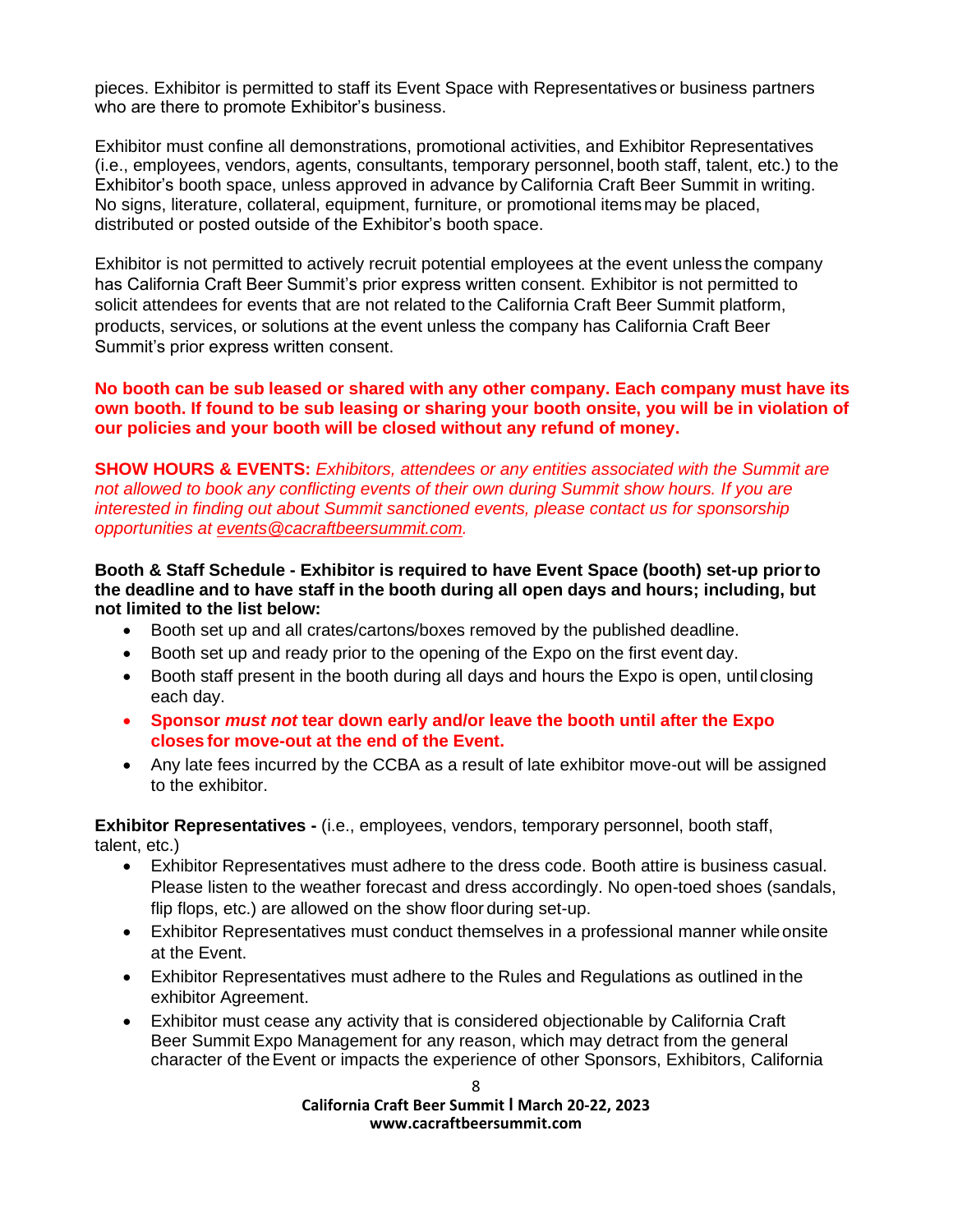Craft Beer Summit staff or attendees.

**Event preparation -** Exhibitor is responsible for reviewing all event-related documentationand relevant information provided pre-event and on-site, including all communications from CCBA approved expo services company.

**Booth supplies -** Such as: tape, staplers, literature racks, pens, scissors, box cutters, extension cords, etc. are not provided by Expo Management and are the Exhibitor's responsibility, if required.

#### **Exhibitor Expenses**

**Travel & Expenses** - Exhibitor is responsible for covering the cost of its employees' travel and miscellaneous expenses.

**Event-related expenses** - Exhibitor is responsible for covering the cost of any items (i.e., equipment, collateral, giveaways, shipping, Material Handling, labor, etc.) not included in the booth package. Exhibitor is also responsible for obtaining quotes from and using services from the CCBA approved exposition services company. If you need assistance estimating drayage costs, please contact American Expo @ [info@american-expo.com.](mailto:info@american-expo.com)

**Force Majeure:** If the Summit is unable to permit Exhibitor to occupy the facility or the space due to circumstances outside the control of the Summit, or if circumstances outside the control of the Summit, including but not limited to, casualty, explosion, fire, lightning, flood, weather, epidemic, pandemic, earthquake or other Acts of God, acts of public enemies, riots or civil disturbances, strike, lockout or boycott, would make holding the Show impractical or impossible, (each a "Force Majeure Event"), the Summit may cancel or postpone the Show without penalty. The Summit will not be responsible for any loss of business, loss of profits, consequential or special damages or expenses of whatever nature that Exhibitor may suffer due to a Force Majeure Event.

If the Summit is cancelled due to COVID and not re-scheduled your payments will be refunded less a 10% handling fee. Should the Summit be postponed to a date within a year from the initial date due to COVID, however; you choose to cancel your reservation rather than postpone your status you will be refunded less a 50% cancellation fee.

# **NETWORK CONNECTIVITY & SECURITY**

There will be some select locations (Wi-Fi stations) at the Summit for connectivity. If an individual booth requires internet access, they will be responsible for all associated cost. The Safe Credit Union Convention Center has contracted Smart City as the exclusive internet provider. To access their forms, please log into the storefront, or contact American Expo Services.

# **CCBA AND SUMMIT TRADEMARK AND LOGO**

Exhibitor and Sponsor use of the California Craft Beer Summit name and logo shall be limited to the following specific purposes ("Licensed Activities"). a) The California Craft Beer Summit Logo may be used in exhibitor or Sponsor print and digital advertisements and on exhibitor or Sponsor website. The logo may not be used – unless specified in Sponsorship or exhibitor contract – on product packaging or saleable merchandise. All usages are subject to CCBA review and approval. b) **The Logo may not be used for mass email marketing campaigns. The Logo may be used in**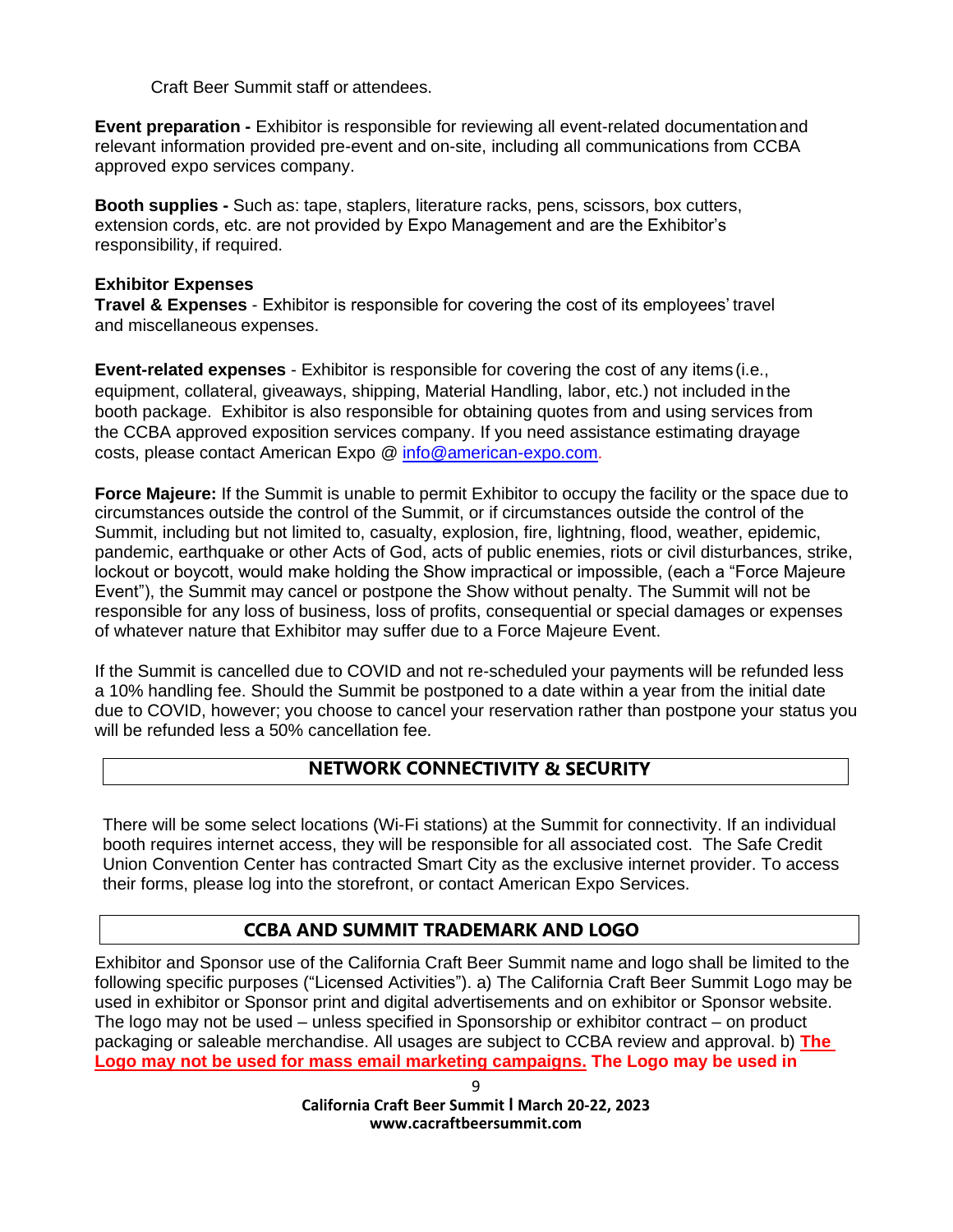#### **individual email communications. However, must not be made to appear to be coming from the CCBA or CCBA sponsored event.**

Prior to using California Craft Beer Summit logos, company shall submit a proof of each proposed use of the Logo ("Proof") to the CCBA for review and approval.

CCBA grants this license with no representations or warranties of any kind. Company shall defend, indemnify, and hold CCBA, its members, staff, and directors harmless from and against all claims, damages, liabilities, and other costs (including attorney's fees) asserted against or incurred by CCBA due to Company's use of the Logo.

# **PRIVACY (CONFIDENTIALITY & DATA PROTECTION)**

California Craft Beer Summit takes attendee concerns about their personal information very seriously. Therefore, California Craft Beer Summit requires all Exhibitors to adhere to strict privacy guidelines on the Expo floor.

#### **Personal Information Requirements & Obligations:**

In accordance with section 9, Confidentiality and Data Protection (refer to details below) of the Event Sponsorship or Exhibitor Agreement the Exhibitor must adhere to the requirements and obligations below.

**Personal Information -** means any information provided by California Craft Beer Summit or collected by Exhibitorabout this Agreement: (i) that identifies (or can be used to identify), contact, or locate the person, or (ii) from which identification or contact information of a person can be derived. Personal Information includes, but is not limited to name, address, phone number, fax number, email address, social security number or other government-issued identifier, and credit card information. To the extent any other information (such as a personal profile, unique identifier, biometric information, or IP address) is associated or combined with Personal Information,then such information also will be considered Personal Information.

For Personal Information provided by California Craft Beer Summit, Exhibitor shall (i) take reasonable steps to protect Personal Information from unauthorized use, access, disclosure, alteration, or destruction; (ii) maintain Personal Information in strict confidence as Confidential Information, and (ii) not share any Personal Information with third parties for any reason.

#### **Government Employees/Representatives**

Local, state, and federal governments and their agencies and educational institutions have laws, regulations and policies that govern how companies that are doing (or trying to do) business withthese entities must comply with. These laws and regulations vary widely from agency to agency and schoolto school. All of them include a provision concerning what gifts the company can provide to employees of the agency or school. Gifts include meals, software, giveaways (swag) and any other items of value.

California Craft Beer Summit has adopted a policy to comply with these laws, regulations, and policies. California Craft Beer Summit will provide no items of value (software, personal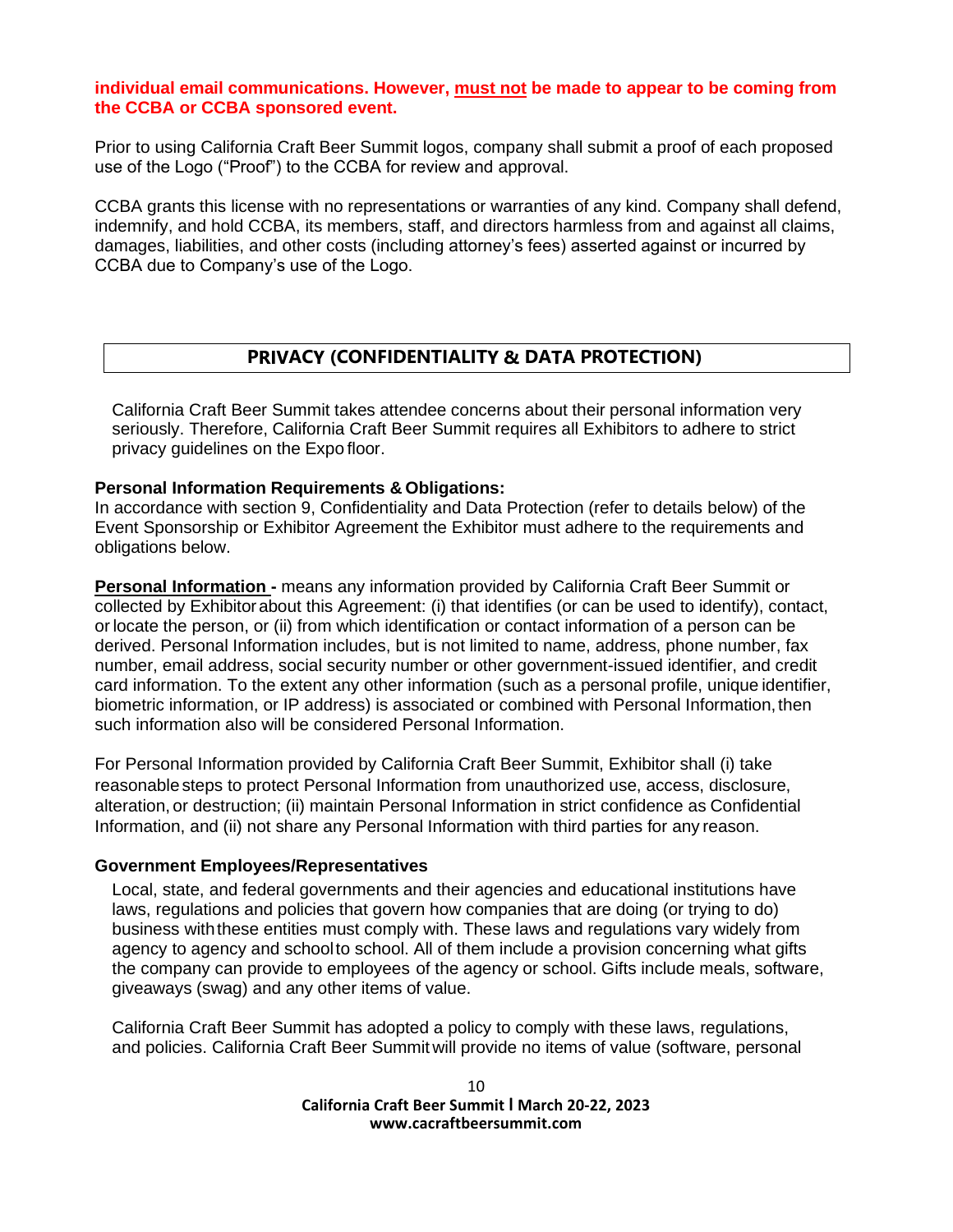items, giveaways, travel, etc.) to government employees (including military personnel and employees of public educational institutions) for which the government employee or his/her agency does not pay market value.

#### **Sweepstake/Raffle/Contest**

Generally, the government employee will not be able to participate in the raffle unless the prize issome item that is appropriately for government use. The government employee may not receive any itemsof "personal items," e.g., cash, Xbox, golf packages, gift cards, etc. under any circumstances. For widely attended events (government and non-government), it is okay for the employee to receive "government use" items if there is a gift notice on the invite/website and government employee winner provides written approval from gifting/ethics officer or attorney to accept prize.

You can offer any type of prize for the winner of the raffle/sweepstake contest, including personal items. You must make it clear however that the public-sector employees CANNOT win the prize. They can participate but will NOT be given the prize.

**Instructions:** Each winner should be asked if she/he is a government official or employee. If they are a government official or employee, then they should not be given the prize or giveaway.

**What to Tell a Raffle Winner Who Asks:** To comply with all applicable government ethics laws and regulations, we cannot provide government officials or employees with the prize or other items of value.

**Complaints:** If any government employee complains about not receiving his/her prize or giveaway, they shouldbe directed to the Exhibitor Services Center on the show floor.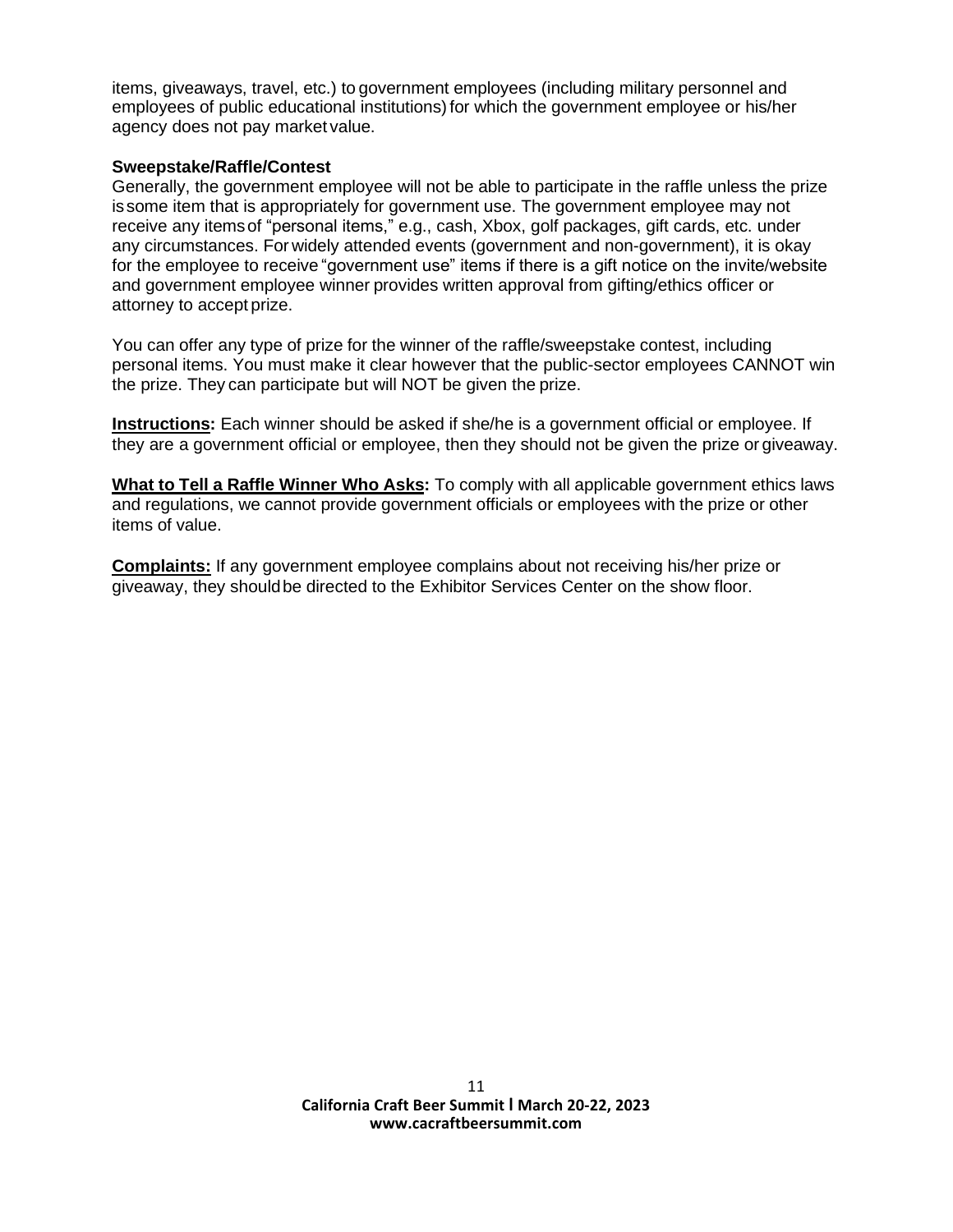| <b>LOGISTICAL INFORMATION</b>                                        |                                                                                                                                                                                                                                                                                                                                                                                                                                                                             |  |
|----------------------------------------------------------------------|-----------------------------------------------------------------------------------------------------------------------------------------------------------------------------------------------------------------------------------------------------------------------------------------------------------------------------------------------------------------------------------------------------------------------------------------------------------------------------|--|
| <b>Booth Access</b><br>Credentials<br>How do exhibitors<br>register? | Upon arrival to the Safe Credit Union Convention Center, please proceed to<br>exhibitor registration, located the first-floor foyer, and pick up your badges.<br>You will need the official event badges to gain entrance to the exhibitor area.                                                                                                                                                                                                                            |  |
|                                                                      | Your vendors that are not registered for the event, and therefore will not have<br>a Summit badge, will be required to check in at the Expo Hall entrance and<br>obtain an event issued pass from the CCBA staff.                                                                                                                                                                                                                                                           |  |
|                                                                      | Exhibiting Company booth staff and personnel must register and wear CCBA<br>California Craft Beer Summit badges while exhibiting or attending CCBA events.<br>Exhibiting Company personnel must check in at CCBA Registration prior to<br>entering the exhibit hall. All exhibitors will be required to register their staff on or<br>before February 10, 2023. Registration instructions for your Exhibitor Badges<br>will be sent to you no later than December 15, 2022. |  |
| <b>Booth Attire</b>                                                  | Booth attire is business casual. Please listen to the weather forecast and<br>dress accordingly.                                                                                                                                                                                                                                                                                                                                                                            |  |
| Booth Attire during Set-<br>Up                                       | No open-toed shoes (sandals, flip flops, etc.) are allowed on the show floor<br>during set-up.                                                                                                                                                                                                                                                                                                                                                                              |  |
| <b>Booth</b><br>Etiquette<br>and<br>Smoking                          | While in the booth, always be ready for the customer.                                                                                                                                                                                                                                                                                                                                                                                                                       |  |
|                                                                      | No Smoking – the Safe Credit Union Convention Center is a Non-Smoking<br>Facility.                                                                                                                                                                                                                                                                                                                                                                                          |  |
|                                                                      | Show Management will cease any activity by exhibitors that is considered<br>objectionable for any reason which may detract from the general character of<br>the event or interferes with other exhibitors.                                                                                                                                                                                                                                                                  |  |
| <b>Booth Location</b>                                                | <b>Safe Credit Union Convention Center</b>                                                                                                                                                                                                                                                                                                                                                                                                                                  |  |
|                                                                      | Hall A & B<br>1400 J Street,                                                                                                                                                                                                                                                                                                                                                                                                                                                |  |
|                                                                      | Sacramento, CA 95814                                                                                                                                                                                                                                                                                                                                                                                                                                                        |  |
| <b>Exhibit Hall Activities</b><br>surrounding exhibit<br>booths      | Select booths may be located near Expo floor demonstrations and talks. This<br>could result in a higher sound level that may impede conversations in your booth<br>area. Please take this into consideration when selecting your booth location.                                                                                                                                                                                                                            |  |
| <b>Travel Accommodations</b>                                         | <b>HOTEL</b> – A block of rooms has been reserved for exhibitors and guests.<br>See Summit website for more hotel information.<br>www.cacraftbeersummit.com<br><b>Hyatt Regency Sacramento</b><br>1209 L St., Sacramento, CA 95814<br><b>AIRLINE TRAVEL-</b> You will be responsible for making your own airline<br>reservations.                                                                                                                                           |  |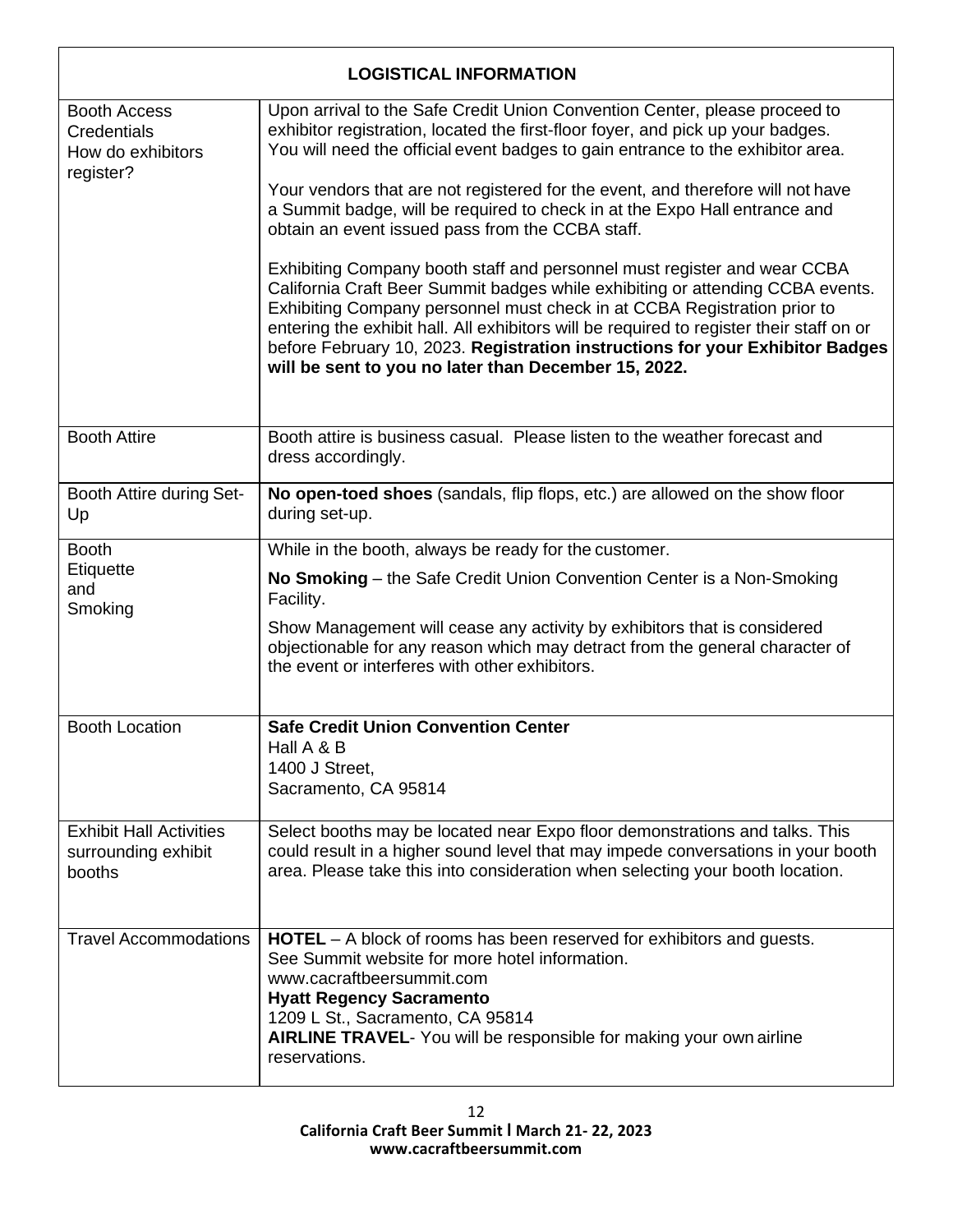# **FREQUENTLY ASKED QUESTIONS**

#### **Is security provided?**

Security is a top priority and California Craft Beer Summit will provide GENERAL security at the entrances and exits of the Exhibit hall from March 20-22, 2023, and overnight security March 19-21, 2023. California Craft Beer Summit assumes no responsibility for exhibitor equipment or property at any time. Do not leave valuables or personal items in any unsecured areas of the booth. Please think about the following suggestions while planning your booth:

- Give special consideration to prototypes, irreplaceable or highly valuable items. Hand carry them to the show if necessary.
- Do not leave valuables or personal items on tabletops or in any unsecured areas of the booth during show hours. Remove such items at the end of each show day and immediately upon show closing.
- Do not mark boxes with contents use special coding.
- Include security in your staffing plan. Be sure there is always a staff member in your booth.
- Obtain a rider on your existing insurance policy.
- If you experience a loss, please report it to the Expo Hall Manager and on-site security immediately.

#### **Is insurance provided?**

California Craft Beer Summit does not provide insurance to cover your booth. Each exhibitor is liable for the following: the space the company occupies visitors, theft, andfire. Any kind of loss must be covered by the exhibitor's own insurance. This includes any equipment owned by an exhibitor, and any equipment leased or rented by an exhibitor. Exhibiting companies are not required to submit proof of insurance to show management but must be able to produce it if so asked. California Craft Beer Summit assumes no responsibility for exhibitor collateral, or equipment – owned, leased, or rented – during California Craft Beer Summit.

#### **Exhibitor Liability and Insurance**

Damage and loss, and public liability insurance against injury to the person and property of others. It is recommended that exhibitors take precautionary measures of their own, such as securing small or easily portable articles of value and removing of them to a place of safekeeping after exhibit hours. The exhibitor assumes the entire responsibility and liability for losses, damages and claims arising out of injury or damage to exhibitors displays, equipment and other property brought upon the premises of the Safe Credit Union Convention Center and shall indemnify and hold harmless the Safe Credit Union Convention Center agents and employees and the California Craft Brewers Association for all such losses, damages, and claims. The exhibitor shall have in place insurance policies providing Workers Compensation and Liability coverage which shall be in effect for the duration of the scheduled event. It is further understood and agreed that the California Craft Brewers Association and the Safe Credit Union Convention Center shall in no event be held liable to an exhibitor for any lost profits, sales, business opportunities or any other type of direct consequential damages alleged to be due from a breach of this contract.

#### **How can I acquire event insurance?**

[https://www.theeventhelper.com](https://www.theeventhelper.com/)

# **Is cleaning provided?**

Waste baskets as indicated in the booth package chart, will be supplied to each Exhibitor. CCBA will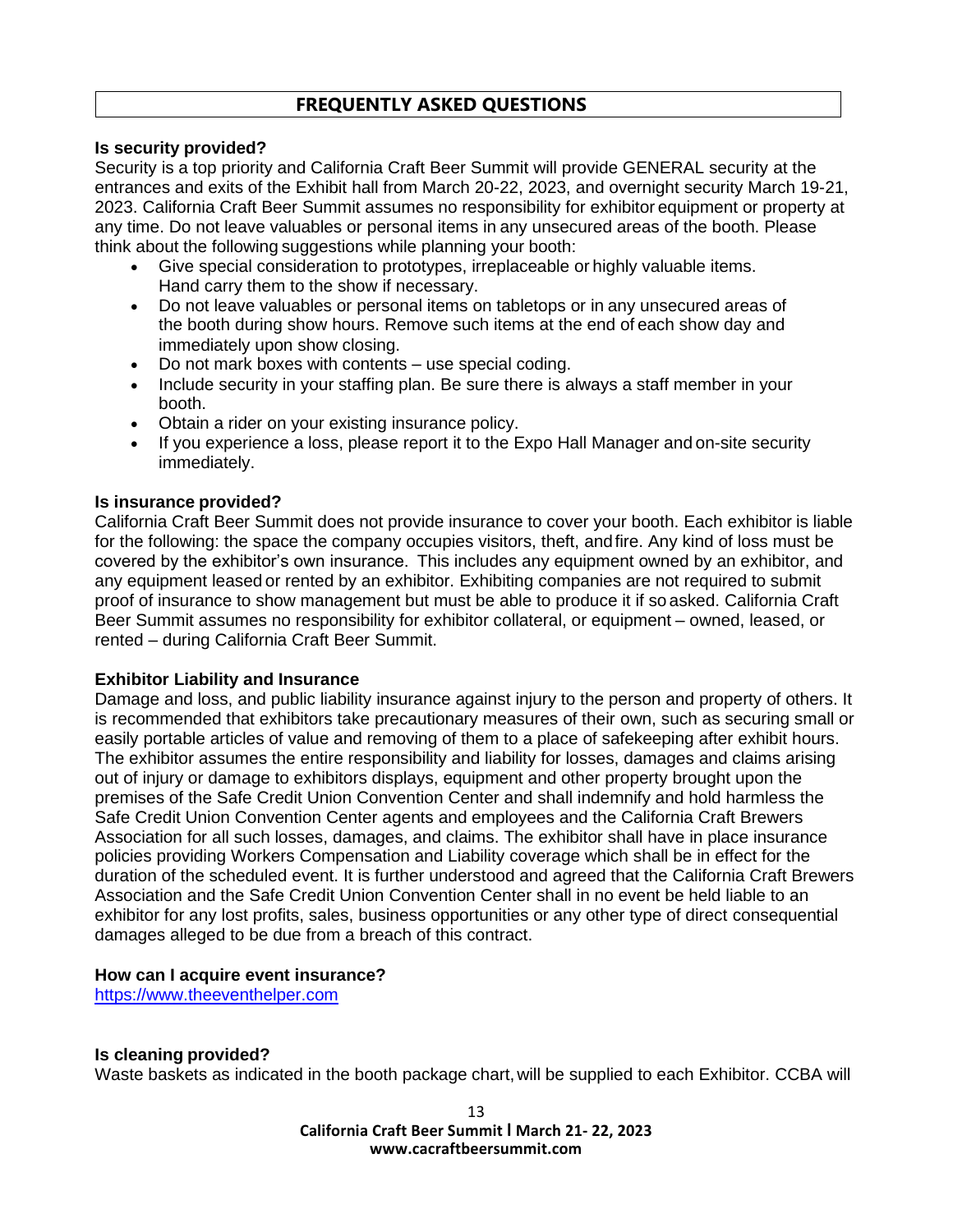only clean the aisles of the Summit Expo Hall area each night. Cleaning services are available to order for Exhibitors who would like their booths vacuumed and trash cans emptied each evening.

#### **Is extra storage space available?**

Storage/Access Storage may be requested on-site at the American Expo service counter, or in advance through the online ordering storefront. Material storage and empty stickers are available to exhibitors who have shipped to the advance warehouse or have paid material handling charges. All access storage charges are the responsibility of the exhibitor. No other storage facility is available on-site. Nothing may be stored behind booths. All packing containers, wrapping materials, carrying cases, etc., must be stored off the expo floor.

# **Can I deliver my own freight?**

American Exposition Services, as show contractor, has jurisdiction for the loading and unloading of all trucks, trailers, and common and contract carriers as well as the handling of empty crates and the operation of material handling equipment. The use of fork trucks, pallet jacks or lift gates are permitted only by personnel of the official drayage contractor.

American Exposition Services has the responsibility of receiving and handling all exhibit materials and empty crates. It is AES's responsibility to manage the docks and schedule vehicles for a safe and efficient move-in / move-out of the show. AES will have complete control of the loading docks at all times. If you wish to load or unload at the dock, you must report to the Freight Desk. Do not proceed to the docks until told to do so.

When exhibitors choose to perform their own material handling, they will not be permitted access to the loading dock/freight door areas. Exhibitors may "hand carry" booth materials provided they only use 2-wheel dollies or hand trucks. Exhibitors can "hand carry" material in through the Safe Credit Union Convention Center front doors.

American Exposition Services will not be responsible for any materials it does not handle.

Exhibitors are also permitted to ship their materials prior to move in days to the advanced warehouse. Please see the exhibitor online AES Storefront<http://aes.boomercommerce.com/login> for more detailed information and fee structure regarding Exhibit Material Handling.

# **Am I required to hire labor to set-up my booth?**

Members of the IATSE Stagehands Union claim jurisdiction over all set up and dismantling of exhibits including signs and laying of carpet. This does not apply to the unpacking and placement of your merchandise. You may set up your exhibit display if one person can accomplish the task in less than one-half (1/2) hour without the use of tools. If your exhibit preparation, installation, or dismantling requires more than one-half (1/2) hour, you must use union personnel supplied by American Exposition Services. When union labor is required, you may provide your company personnel to work along with a union installer.

All EAC's and/or third party I&D companies are allowed two (2) full time employees only. Prior proof of insurance and approval will be required. All additional labor needed must be ordered from American Exposition Services unless there is a prior contract with the Union to provide labor.

#### **From whom do I order utilities?**

For services such as electrical, plumbing, telephone, cleaning and drayage, no contractor other than American Expo will be approved. Members of IATSE Union claim jurisdiction for hard wiring ordered outlets to the line side of the exhibitors' equipment and wiring of caps over 120 volts to the raw cord